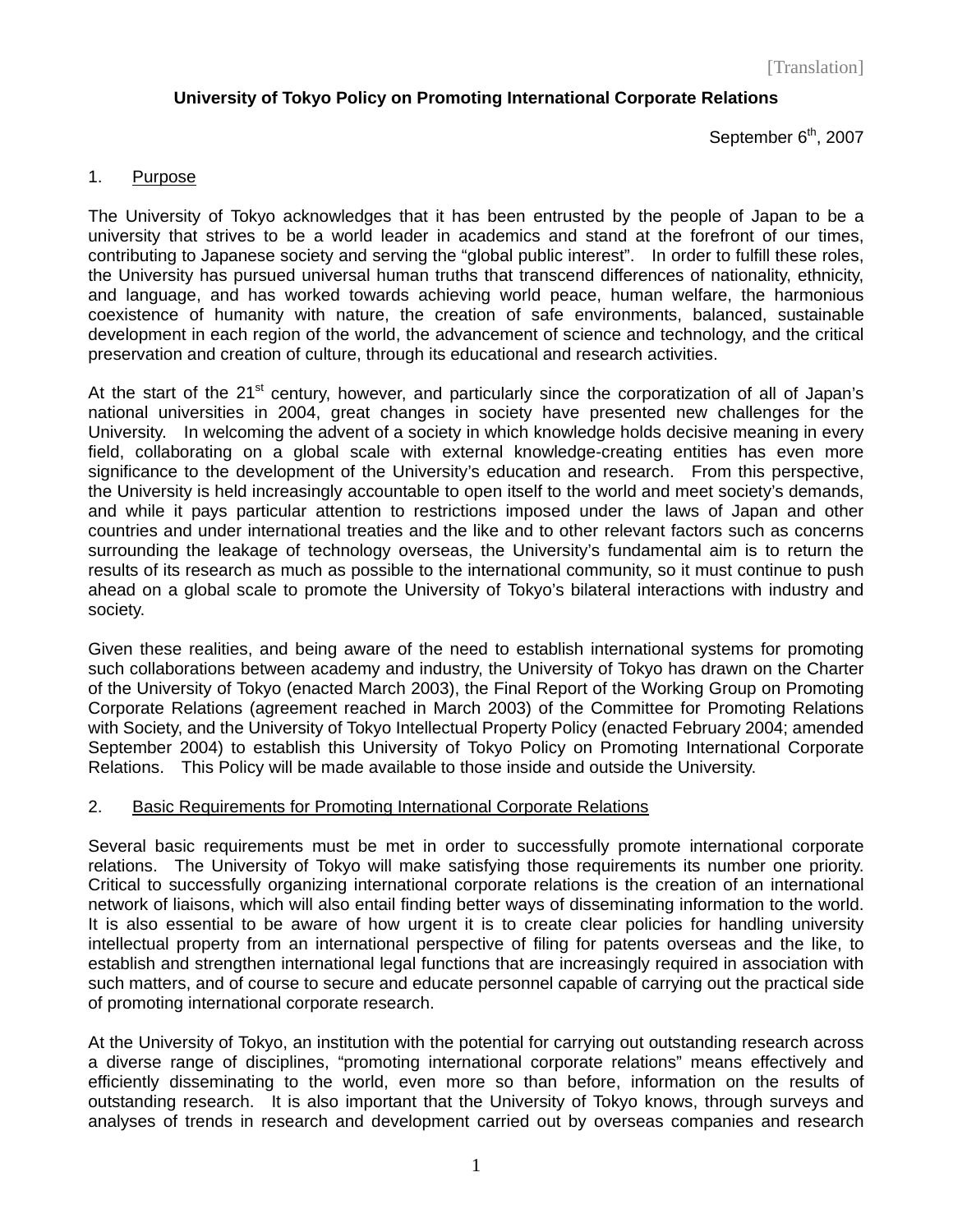institutions ("overseas entities"), what the world is expecting of it. In other words, promoting the mutual exchange of information between the University of Tokyo and overseas entities and the international exchange of people, which forms the basis for effecting such exchanges of information, are vital to promoting international collaborative research.

At the same time, the University of Tokyo must carefully select, from among a diverse range of research fields, the research topics in and for which it should engage and promote international corporate relations, from the perspective of promoting international academic research and developing industry.

With this basic awareness, the University of Tokyo intends to promote international corporate relations, keeping in mind the following points:

- (1) The University of Tokyo will produce outstanding research results that it will be able to use to take various initiatives, and it will disseminate information to the world proactively, in research fields of global repute.
- (2) The aim is not merely to expand international joint research and internationally commissioned research, but to promote corporate relations by carefully selecting, from the perspective of considering what genuinely beneficial international relations are, the areas of research to which the University of Tokyo should truly apply itself and the most appropriate overseas entities with which to be partners.
- (3) In order to respond to requests from overseas, the University of Tokyo will establish a system through which it can handle international collaborative research and internationally entrusted research not merely through many individuals acting separately as has been the conventional approach, but through the entire university acting as an organized whole.
- (4) Drawing heavily from the business environment in which Japanese national universities operate, the University of Tokyo will examine and establish optimum policies for managing the promotion of research and building a research support system, the lack of which has been one of the biggest reasons investment into research is increasingly moving away from Japanese companies to overseas research institutes.
- (5) While establishing a system to promote activities for international corporate relations, the University of Tokyo will also secure and educate the highest caliber of personnel able to carry out those activities.

#### 3. Establishing an International Network of Liaisons and Improving the Dissemination of Information

In line with the current trend toward internationalization, the demands are high for the University of Tokyo to prove the effectiveness of the system designed for the purpose of promoting corporate relations in such areas as collaborative research and entrusted research in Japan. The University of Tokyo will therefore establish a new framework for international corporate relations, including a framework for handling intellectual property. At the same time, in order to produce internationally competitive results, the University of Tokyo will establish a system for managing the promotion of research and supporting research.

In working toward promoting international corporate relations, the University of Tokyo will fully utilize its network of overseas bases. Specifically, the university's Division of University Corporate Relations and Division of University International Relations will work closely together, utilizing the university's overseas bases to strengthen the university's relations with overseas research institutions, making full use of the university's international collaborative research and international entrusted research projects, and liaising with international companies, particularly overseas entities. The two divisions will engage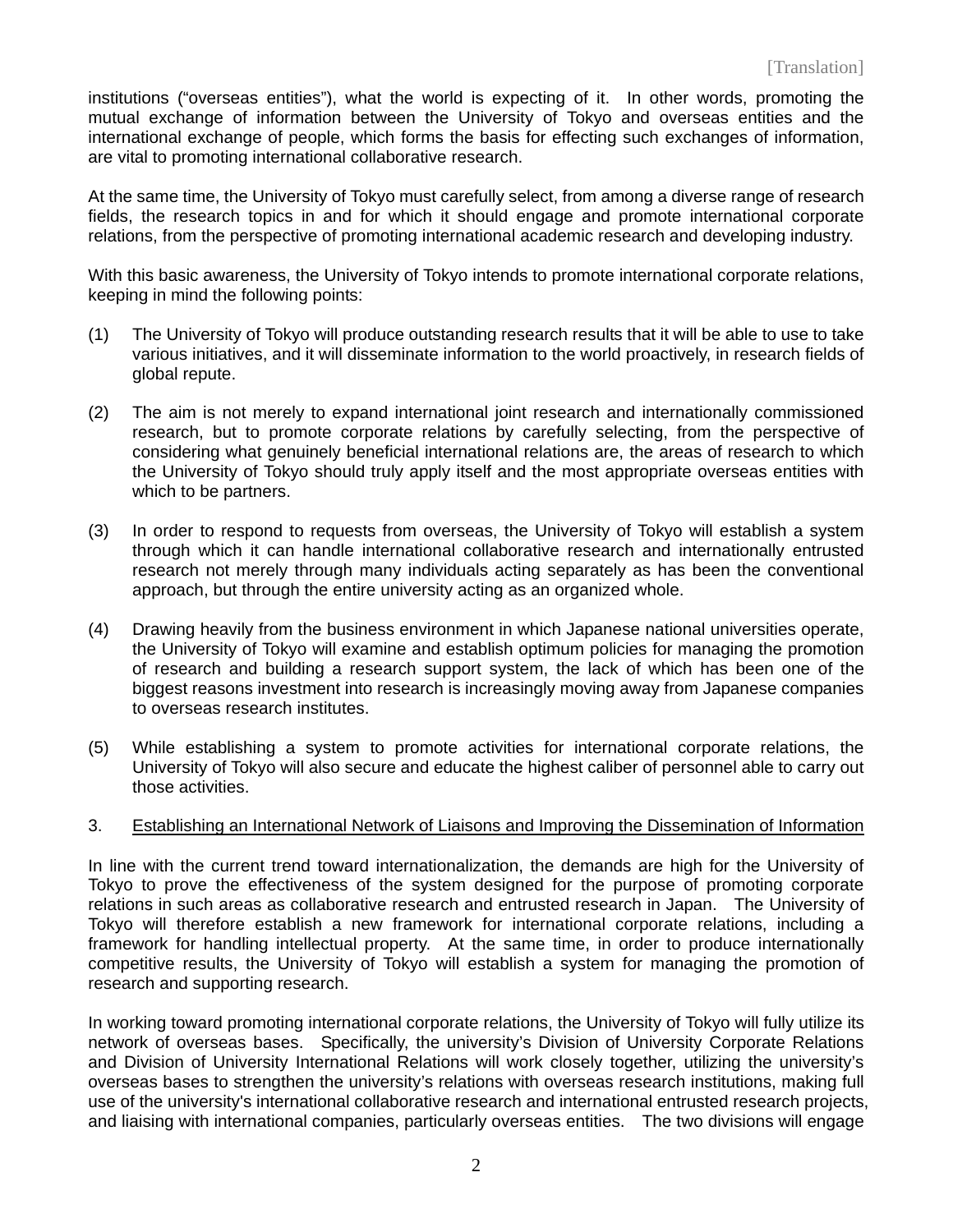themselves even more proactively in exchanging personnel with overseas entities. Through the collective effect of these efforts, the University of Tokyo will make full use of, and move from strength to strength with, its public relations with overseas entities.

## 4. Promoting Overseas Applications for Patents and Full Utilization of Patents

The promotion of international corporate relations makes it ever more important to consider applying for overseas patents, reflecting the globalization in recent times of science and technology as well as industry and corporate activities.

From the perspective of using overseas patent applications as a method of returning to society the research results it has produced as a research institution supported by public funds, as well as, domestic ones, the University of Tokyo believes it is necessary to appropriately protect and utilize inventions that might become fundamental patents that can contribute to future technological revolutions, global standardization, and the like. The University of Tokyo will also consider to make these research results to practical use, in accordance with the characteristics of the technical field to which they correspond, by widely applying for patents and licensing technologies overseas for inventions the value of which cannot be fully realized merely by being put to practical use in Japan and for inventions whose practical applications require focusing on not just the Japanese market but also the global market.

Specifically, the University of Tokyo will make it its basic policy such that when it produces research results out of its fundamental and basic research activities, one of the missions inherent in all universities, and those results represent a beacon with which it can lead the way on the global stage, it will strategically apply for patents, land utilize patents in countries that noticeably or potentially have the need, in the interests of their industry or people, for those results, on the premise not just that the inventions have potential in the relatively short term for being applied practically and utilized but also that the inventions will enable the University of Tokyo to give back the university's knowledge to a broad section of society over the long term.

The University of Tokyo will efficiently manage and carry out the various procedures required after patents have been applied for overseas by reviewing when appropriate whether it is necessary to maintain the rights, considering in doing so the differences in patent laws and practices in each country as well as, among other factors, the trends in the characteristics of the technologies, and in the technologies themselves, of the relevant technical fields, market trends in those fields, and the environment surrounding the licensing of technologies through TLO (technology licensing organizations).

#### 5. Improving International Legal Practices

The opportunities for university researchers to engage in international research will continue to increase, and as it does so too will the opportunities to expand university and corporate relations, including through the overseas utilization of intellectual properties. To this end it is essential that the University of Tokyo creates relevant English materials, such as English collaborative research agreements, that are commensurate to the myriad research schemes and English guidelines to govern procedures for entering into research agreements with overseas entities. It will also create an internal system to smoothly process such administrative procedures as negotiating with overseas entities and handling payments and taxes.

Furthermore, as activities connected with international corporate relations become more common, there is the risk that universities might get caught up in related disputes. In order to provide for such situations, the University of Tokyo will prepare countermeasures to prevent disputes. It will strengthen